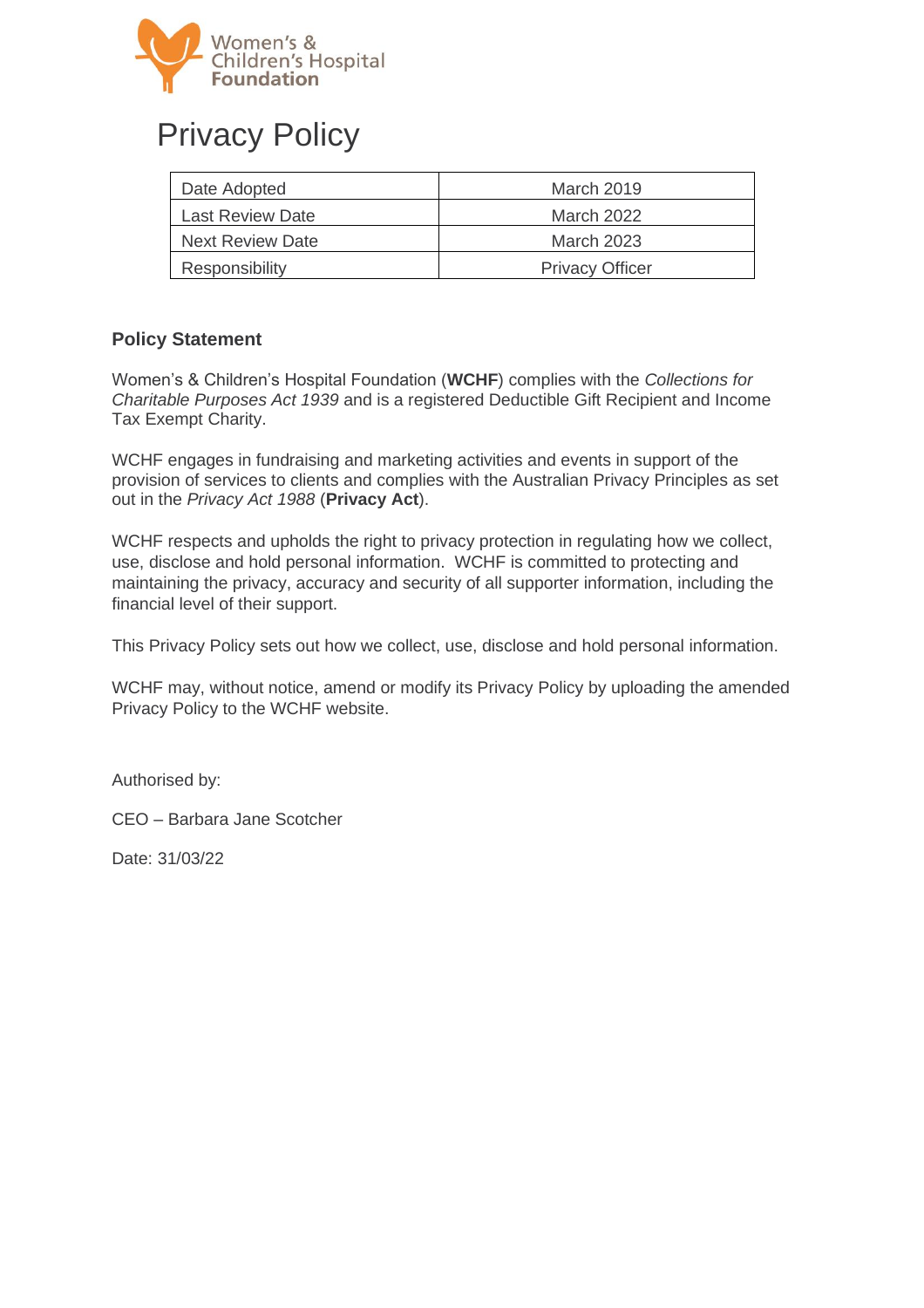## Collection of personal information

WCHF collects your personal information only by lawful and fair means. Where possible, we will collect your personal information directly from you.

The kinds of personal information we collect about you, and our use of that information, depends upon your dealings with us. Generally, the types of personal information we may collect includes:

- name,
- home, business, and/or postal address,
- telephone numbers,
- email address,
- date of birth; and
- educational history and qualifications (for job applicants or volunteers).

WCHF will not collect sensitive information about you unless you have consented, or the collection is required or authorised by law.

WCHF collects personal information through a variety of fundraising programs to enable it to carry out its work and deliver services to its clients and the community. These programs include but are not limited to:

- direct mail fundraising;
- special events;
- face to face fundraising;
- bequests / planned giving;
- community fundraising;
- digital marketing;
- corporate relationships;
- lotteries:
- product / merchandise sales;
- capital fundraising campaigns;
- tele-fundraising;
- trusts, grants & foundations; and
- collection devices.

We may also collect personal information about you if you:

- respond to a fundraising campaigns;
- attend an event run by WCHF or on behalf of or for the benefit of WCHF;
- purchase a lottery ticket or enter a competition run by WCHF;
- contact us for information about our fundraising and events; or
- purchase products and/or merchandise from WCHF.

WCHF may also collect personal information in other ways, such as through the purchase of commercial lists or from publicly available sources. We do not usually collect personal information from children and young people except with the permission of their parent or guardian.

If you provide us with personal information about a third party, you warrant that the third party has consented to us collecting and using their personal information in accordance with this Policy.

If you do not provide all of the personal information we require, we may be unable to provide you with the products or services you are seeking.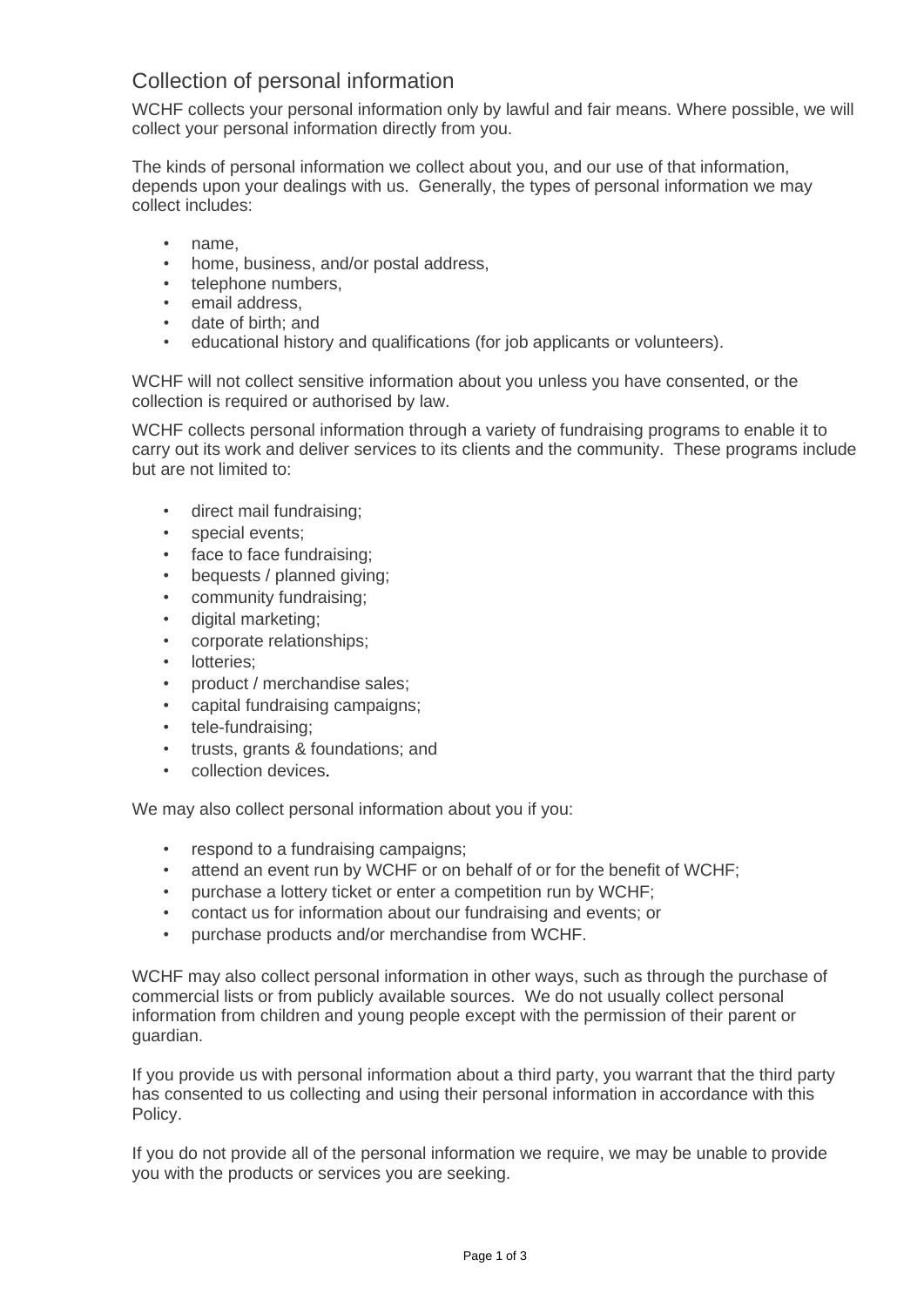## Use and Disclosure of Personal Information

We will use and disclose your personal information (and that of third parties) for the purposes for which we collected it, for other related purposes that you would reasonably expect, and as otherwise permitted or required by law.

By providing us with your personal information, you consent to us holding, using and disclosing your personal information for the following purposes:

- providing you with our products and services;
- sending you direct marketing materials;
- communicating with you about fundraising, donations, campaigns, causes and events;
- obtaining your feedback on our products and services;
- responding to enquiries and providing you with information you have requested; and
- disclosure to third parties (such as our agents, contractors and suppliers) to carry out the above purposes on our behalf.

If you do not wish to receive marketing materials from us, you may "opt out" at any time by contacting our Privacy Officer (contact details below) or by using the opt-out mechanism provided in each communication.

If we disclose information to a third party (as permitted by this Policy or the Privacy Act), we will take reasonable steps to ensure that the third party protects your information to the same extent that we do.

We will not otherwise use or disclose your personal information without your consent unless required or authorised by law.

As at the date of this Policy, we are not likely to disclose personal information to overseas recipients. If in future we do propose to disclose personal information overseas, we will do so in compliance with the requirements of the Privacy Act.

#### Storage and Security of personal information

WCHF takes reasonable steps to keep personal information accurate and up to date. We store your personal information in physical and electronic records, and take reasonable, industrystandard steps to protect personal information from loss, misuse or unauthorised access, disclosure or modification.

Information is destroyed or permanently de-identified when it is no longer required for any purpose for which it was collected, or when we are no longer required by law to retain it.

Employees, volunteers and data processors working on behalf of WCHF are obliged to respect the confidentially of any personal information held by WCHF.

#### Online Donations

While the online facility for donations to WCHF and the purchase of online shopping products via the Women's & Children's Hospital Foundation website is secure and encrypted, transmissions over the Internet are never 100% secure or error-free.